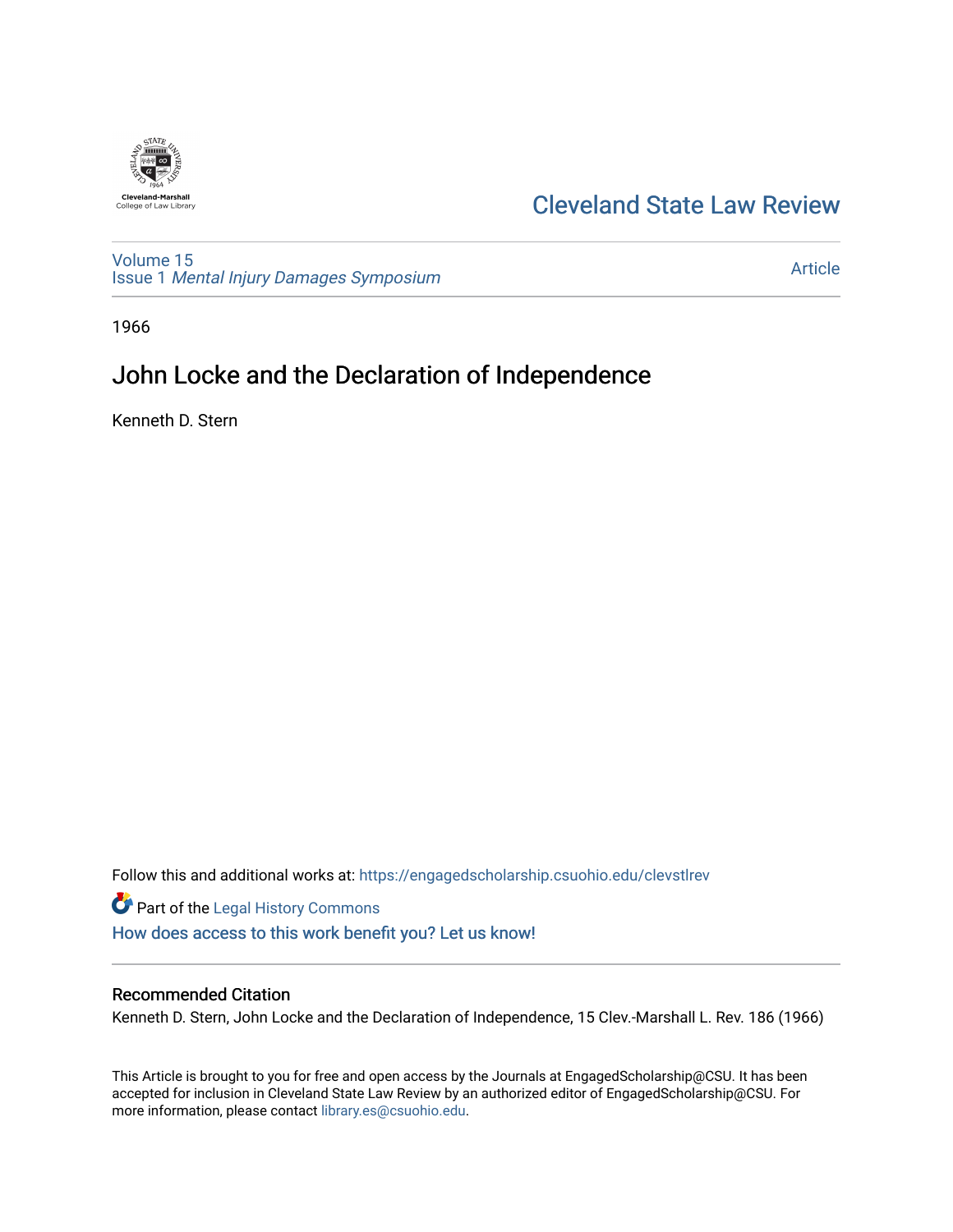## *John Locke and the Declaration of Independence*

### *Kenneth* **D.** *Stern\**

*<sup>N</sup>***AN ARTICLE<sup>1</sup>**published in the *Journal* of the American Bar Association in 1949, Dean Clarence Manion, then Dean of the College of Law of the University of Notre Dame, stated, "It is misleading to attribute the philosophy of the Declaration (of Independence) to the writings of John Locke." In support of his contention, he quoted Locke's *Second Treatise* of Government,<sup>2</sup> wherein Locke, in Section 95, states that once men enter into a community or government for the serving of their mutual interests, "the majority have the right to conclude the rest." Dean Manion feels that Locke thereby implies that the rights of minority groups and even of individuals are thus subordinated to the dictates of the majority.

Dean Manion then quoted a letter written by Jefferson to Francis W. Gilmer on June 7, 1816, in which Jefferson said:

Our legislators are not sufficiently apprised . . . that their true office is to declare and enforce only our natural rights and duties and take none of them from us. No man has a natural right to commit aggression on the equal rights of another and this is all from which the laws ought to restrain him. . **.** . When the laws have declared and enforced all this, they have fulfilled their functions, and the idea is quite unfounded that on entering into society they give up any natural right.

Dean Manion thus concluded that Jefferson's philosophy contrasts sharply with the Lockian creed. A more thorough examination of Locke's writings, however, tends to lead to the opposite conclusion.

#### **Locke's Concern for the Protection of the Minority**

In *A Letter of Toleration,3* Locke criticizes the tendency of many of his contemporaries to condemn those of Roman Cath-

<sup>\*</sup>A.B., Ohio University; Third-year student at Cleveland-Marshall Law School of Baldwin-Wallace College; Law Clerk with the Firm of Hribar & Conway (Cleveland).

**<sup>1</sup>** Manion, The Founding Fathers and the Natural Law: A Study of the Source of Our Legal Institutions, **35** A.B.A.J. 461, at 463-464 (1949).

**<sup>2</sup>** The Second *Treatise* is also known by its subtitle, "An Essay Concerning the True Original, Extent and End of Civil Government."

**<sup>3</sup>** First published in 1689.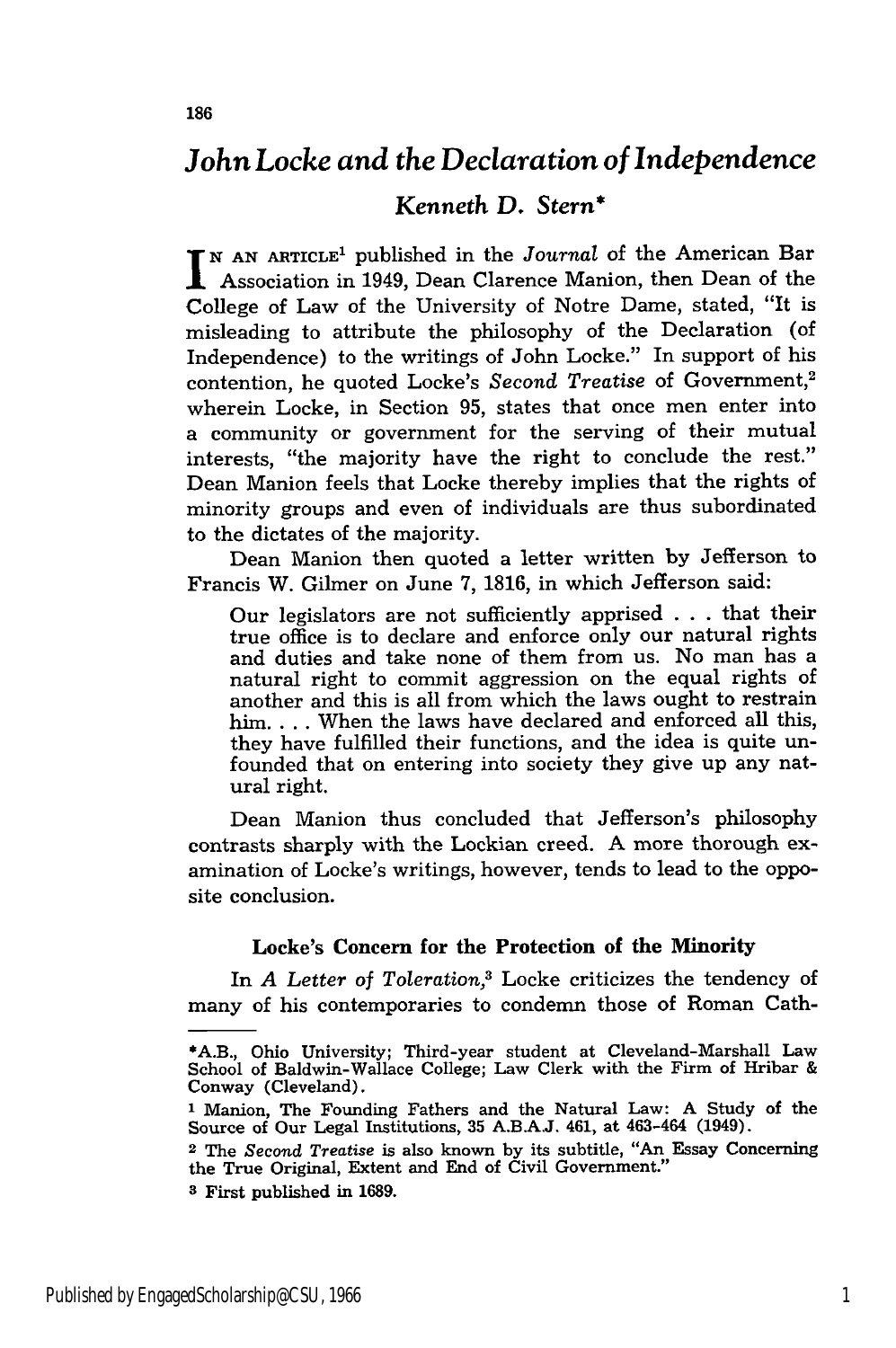olic, Jewish, "Mahometan" and Pagan beliefs, saying that it is an essential element of Christianity that the right of any man to his own beliefs be respected. This is not the philosophy of a man who would ignore the rights of minorities; if a man has a tolerance of the views of others when dealing with the emotional field of religion, is he not likely to show the same open-mindedness regarding men's political convictions?

Returning to the *Second Treatise,* there appears, at the end of Section 121, a further illustration of Locke's belief that the majority, through its government, cannot rightfully subvert the rights of the minority. Locke says that, once a man enters into the compact by which he surrenders his natural rights to the protection of the body politic, he has not given up his right to return to "the liberty of the state of nature." There are two happenings, the occurrence of either of which will *ipso* facto justify such a return: (1) where the government is dissolved by some calamity, or (2) where the government, "by some public acts, cuts him off from being any longer a member of it."

Thus, Locke provides for a rational "escape route" from the "tyranny of the majority" to which De Tocqueville referred in criticizing Rousseau's theory of majority rule under the general will. Locke *does* say that the majority decides issues, but he also says that a government, in violating an individual's natural rights, simultaneously betrays the trust placed in it by him, and justifies him in considering himself no longer bound to obey that government's laws.

#### **The Declaration of Independence Seems to Echo Locke**

To dramatize further the intimate relationship, both in thought and in language, between Locke's writings and the Declaration, a juxtaposed examination of selections from both is revealing:

shewn that mankind are  $\ddotsc$ 

#### The *Declaration* Locke's *Second Treatise*

... All experience hath ... The people are very<br>shewn that mankind are seldom or never nice in the more disposed to suffer, point or questioning of (exwhile evils are sufferable, ecutive) prerogative whilst than to right themselves by it is any tolerable degree abolishing the forms to employed for the use it was which they are accustomed meant—that is, the good of the people, and not manifestly against it.

(Sec. 161)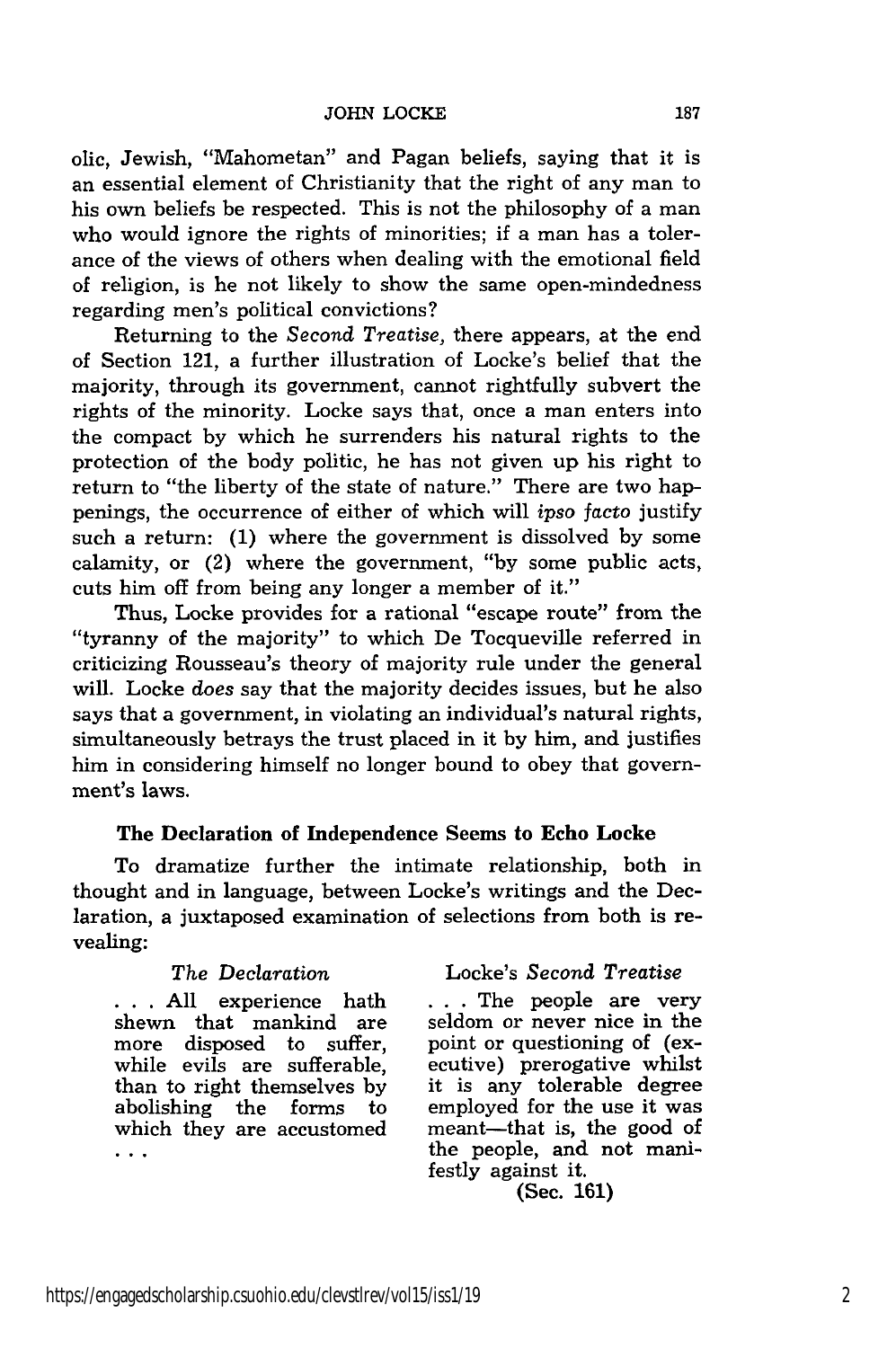People are not so easily got out of their old forms (of government) as some are apt to suggest. They are hardly to be prevailed with to amend the acknowledged faults in the frame they have been accustomed to. And if there be any defects, **. .** . 'tis not an easy thing to get them changed, even when all the world sees there is an opportunity for it.

#### (Sec. 223)

**...** Till the mischief be grown general, and the illdesigns of the rulers become visible, or their attempts sensible to the greater part, the people who are more disposed to suffer than right themselves by resistance are not apt to stir.

(Sec. 230)

But if a long train of abuses, prevarications, and artifices, all tending the same way, make the design visible to the people . . . 'Tis not to be wondered that they should then rouse themselves and endeavour to put the rule into such hands which may secure to them the ends for which government was at first erected . . . (Sec. 225)

Further similarities in phraseology could be shown, but it is assumed that the above passages make the point. It has been said that, in writing the Declaration of Independence, "Jefferson had **...** succeeded admirably in condensing Locke's fundamental argument into a few hundred words." 4

**. . .** But when a long train of abuses and usurpations, pursuing invariably the same object evinces a design to reduce them under absolute despotism, it is their right, it is their duty, to throw off such government, and to provide new guards for their future se-

curity....

<sup>4</sup>Alfred H. Kelly & Winfred **A.** Harbison, The American Constitution: Its Origins and Development, 90 (3rd ed., **N.** Y., 1963).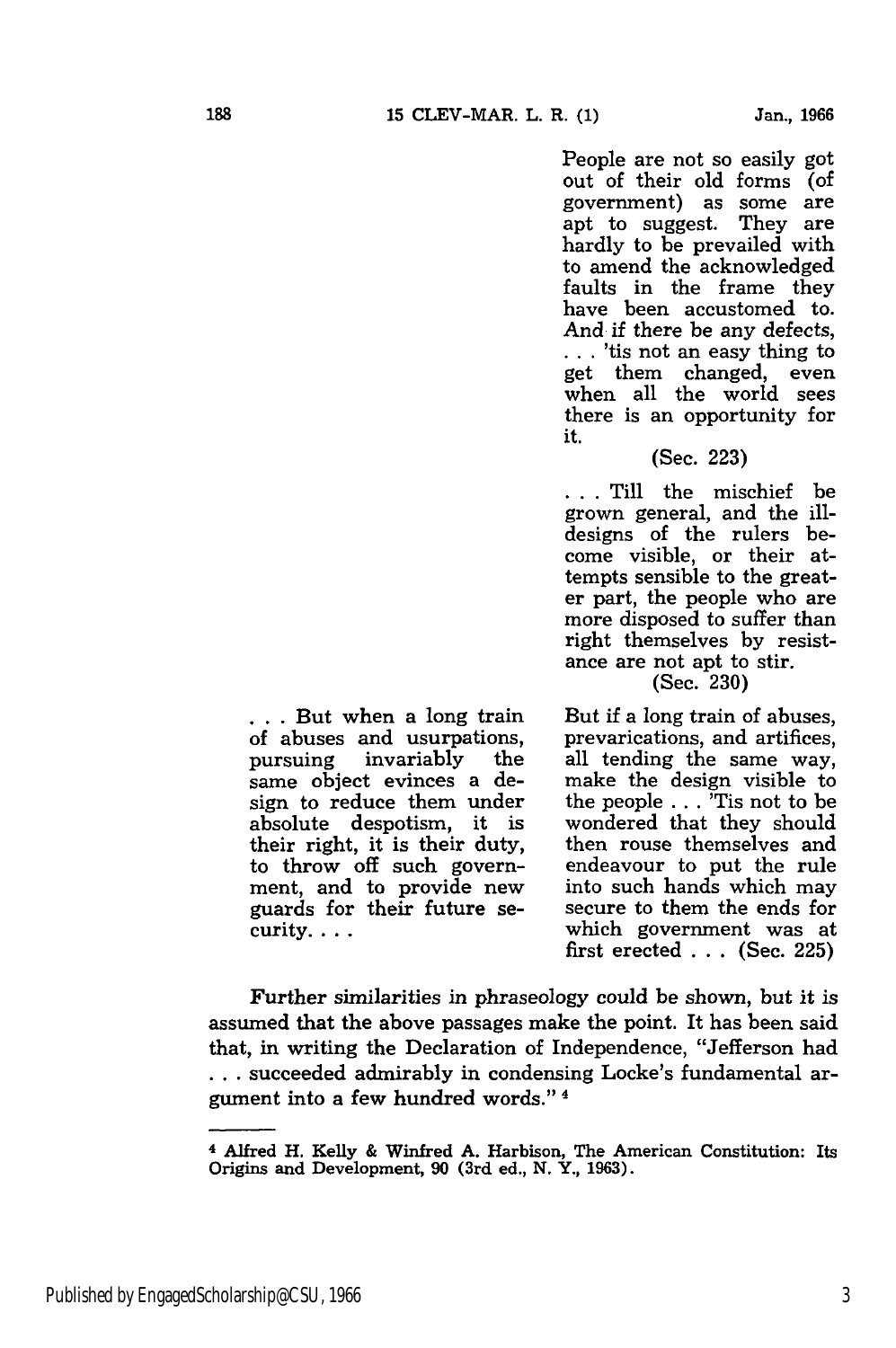Nor is the Declaration of Independence alone in bearing such a similarity to Locke's writings. The Virginia Bill of Rights, adopted June 12, 1776, acknowledges the natural equality and freedom of all men, and speaks of the inherent rights which all men possess, and which they retain even after their entrance into "a state of society." The "Declaration and Resolves of the First Continental Congress," which predates the Declaration of Independence by almost two years, says that the colonists "by the immutable laws of nature **...** are entitled to life, liberty, and property. **.. "**

Those last words indicate that the words "the pursuit of happiness" do not constitute a departure in the Declaration of Independence from the property theories of Locke, but are, rather, a delineation of "property rights" as Locke explained them.<sup>5</sup> Locke speaks of the property a man has in his person, by virtue of his ability to make land more profitable by his labor.<sup>6</sup> In Section 6 of the Second *Treatise,* Locke refers to the need for "the preservation of the life, the liberty, health, limb or goods" of the individual. Thus the reference even in the United States Constitution concerning "life, liberty, and property" can also be said to have been taken directly from Locke.<sup>7</sup>

All of this is not to say that Locke alone influenced the philosophy of the Founding Fathers. Natural law can be traced to the philosophy of Aristotle, who advised lawyers to resort to arguments based on the laws of nature whenever they found themselves backed into a corner in legal debate.<sup>8</sup> Jefferson himself cited the works of writers from Aristotle to Locke as being "elementary books" for eighteenth-century Americans.<sup>9</sup>

Jefferson insisted that he "turned to neither book nor pamphlet" in writing the Declaration of Independence.<sup>10</sup> He, however, did not deny that he had been influenced by the thoughts of others. He says, "Whether I had gathered my ideas from reading or reflection I do not know. I know only that I turned to neither book nor pamphlet while writing it. I did not consider

<sup>&</sup>lt;sup>5</sup> Adrienne Koch, Jefferson and Madison, 78-79 (N. Y., 1950). **6** *Ibid.*

**<sup>7</sup>**J. **A.** Corry, Elements of Democratic Government, **89 (N.** Y., 1951).

**<sup>8</sup>** John C. Miller, Origins of the American Revolution, **171** (Boston, 1943).

**<sup>9</sup>** See Randolph G. Adams, Political Ideas of the American Revolution, 26 (3rd ed., N. Y., 1958).

**<sup>10</sup>**In a letter to James Madison, August **30,** 1823. (Dean Manion quotes this phrase in supporting his argument).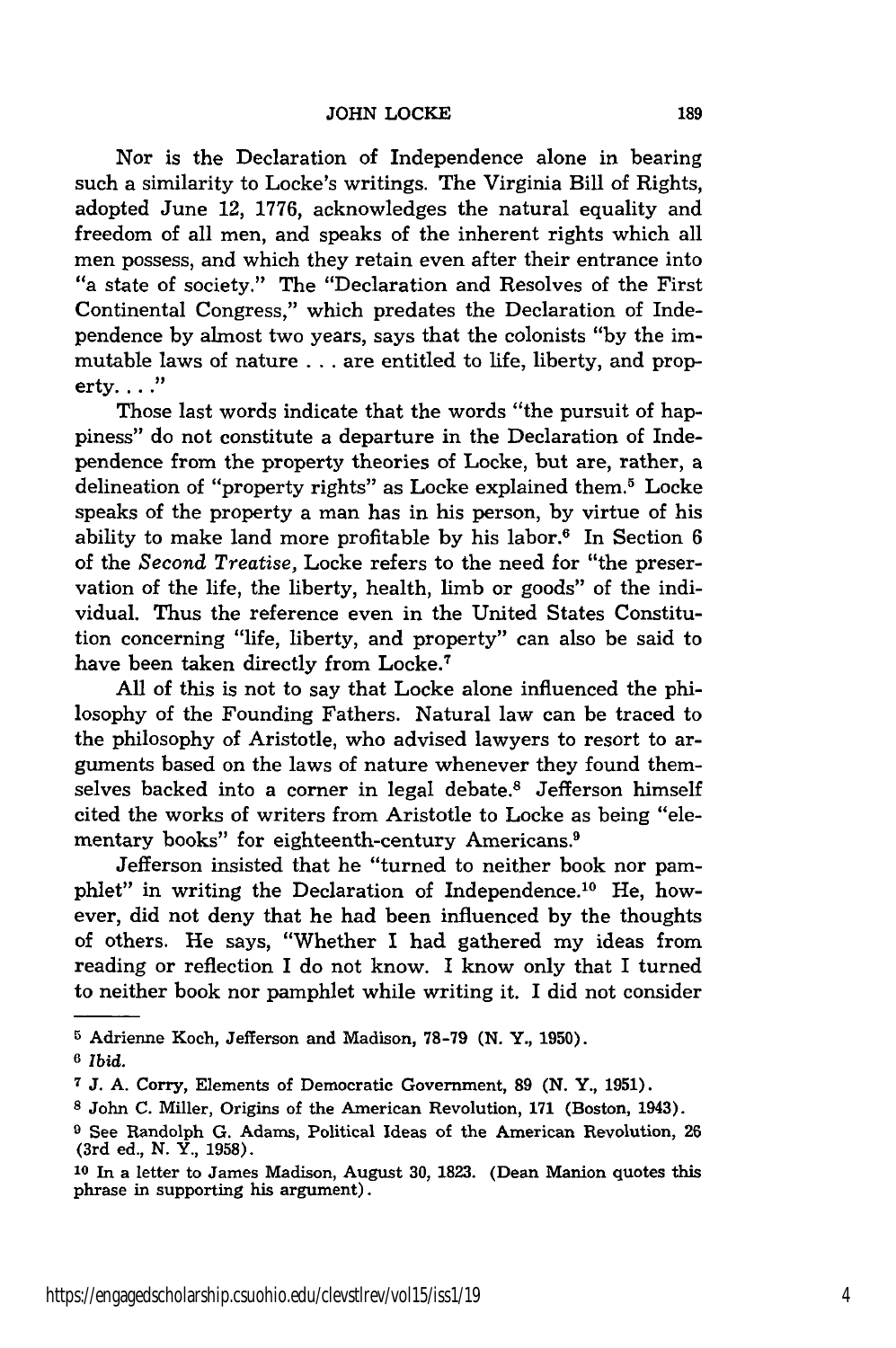it as any part of my charge to invent new ideas altogether and to offer no sentiment which had ever been expressed before."<sup>11</sup> Thus, one sentence, when considered in its original context, takes on a very different meaning than it seems to have when plucked from its environment and made to stand alone.

### Jefferson's **References to Locke**

Other sources offer further evidence of Locke's impact on Jefferson's thinking. On June 7, 1816, Jefferson, in a letter to Francis W. Gilmer, expressed his concern that the nation's legislators were "not sufficiently apprised of the rightful limits of their power." Jefferson expressed his conviction that a legislator's sole duties are the declaration and enforcement of "our natural rights and duties," and that no government has the right to take any of these rights and duties from the people. These sentiments are a mere paraphrasing of Locke's statements in Section 222 of the *Second Treatise.* Moreover, Locke's justification of rebellion<sup>12</sup> is based on this very same line of reasoning. The "theory of revolt," as it has been called, is referred to as one of the most significant elements of his philosophy, "because of its influence on Jefferson and others." **<sup>13</sup>**

It cannot be denied that Jefferson was aware of Locke, or even that he was in deep sympathy with the Lockian philosophy. In *Notes on Religion,14* Jefferson cites Locke's theories of religious toleration. About nine years prior to the writing of the Declaration of Independence, Jefferson drew up a reading list "for the use of a young friend," in which he listed various books in a recommended curriculum. Under the heading "Politics" he cites *Locke on Government,* and under "Ethics and Natural Religion," he lists *Locke's Essay* and Locke's *Conduct of the Mind in the Search After Truth.* Years later, in 1825, Jefferson set forth certain of the recommendations of the Board of Visitors of the University of Virginia, stating in "Political Science":

**...** It is the opinion of this Board that as to the general principles of liberty and the rights of man, in nature and in society the doctrines of Locke, in his "Essay concerning the true

190

**<sup>11</sup>***Ibid.*

**<sup>12</sup>**Section 220 of the *Second Treatise.*

**<sup>13</sup>**Lawrence *C.* Wanlass, *Gettel's History of Political Thought,* **225 (2d** ed., **N.** Y., **1953).**

**<sup>14</sup>**Written c. October **1776.**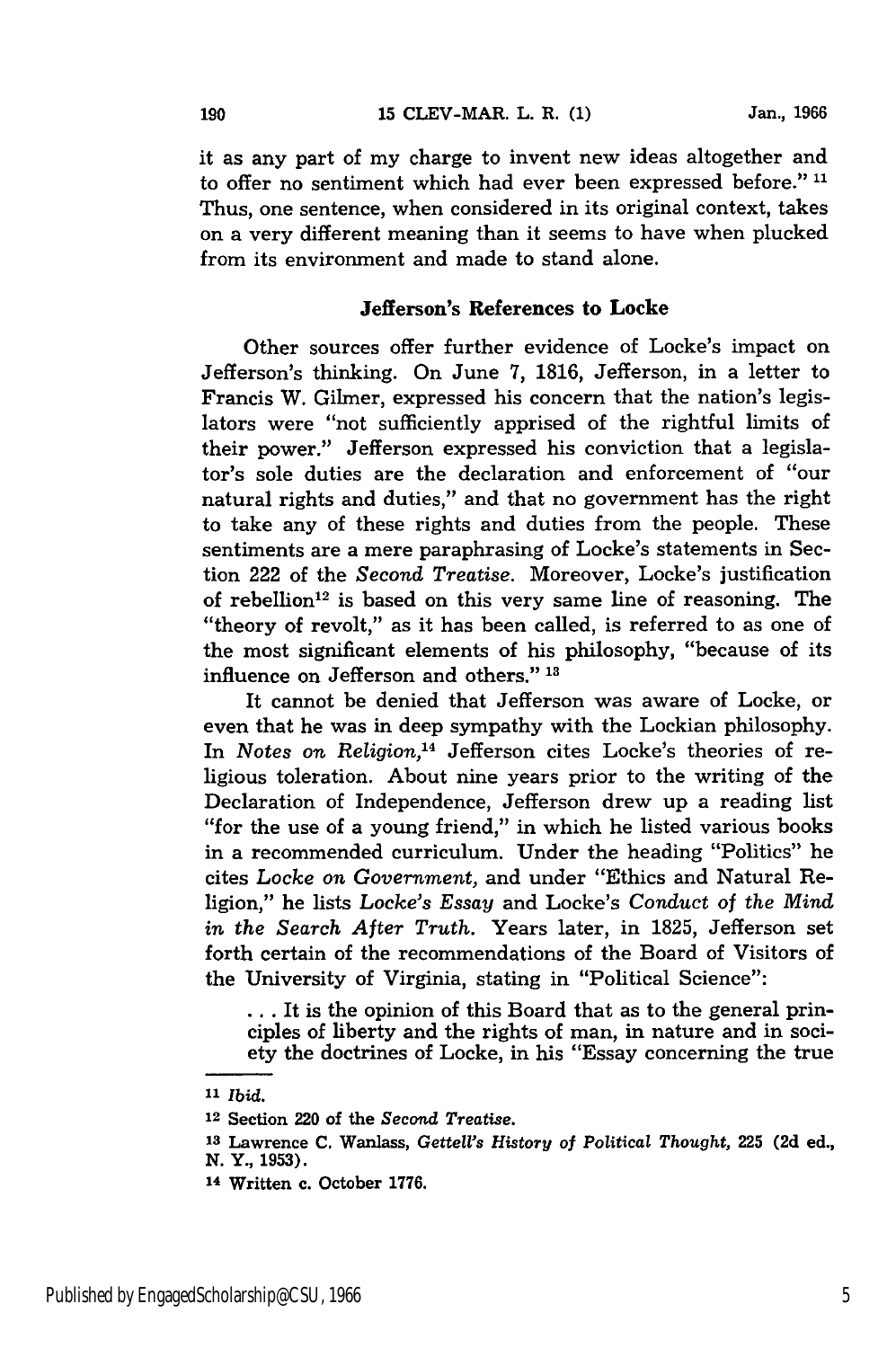original extent and end of civil government," and of Sidney in his "Discourses on Government," may be considered as those generally approved by our fellow citizens of this, and the United States, and that on the distinctive principles of the Government of our State, and of that of the United States, the best guides are to be found in, The Declaration of Independence, as the fundamental act of union of these States .. . (naming others) . . . And that in the branch of the School of Law, which is to treat on the subject of civil polity, these shall be used as the text and documents of the school.

#### **An** Ideology Outgrows its Creators

Jefferson's failure to confer specific recognition on Locke as the source of many of the ideas found in the Declaration of Independence is not necessarily dispositive of the question of Locke's contribution to that document. Whenever a great consensus sweeps over large areas of the earth, whenever a new movement, fired with seemingly revolutionary ideas, captures the minds of many contemporary leaders, the tendency is not to dwell on the source-spring of that ideology, but rather to concentrate on shaping the events which are certain to follow. We need look only to the great civil rights revolution which is now taking place to see that this is so.

The "passive resistance" movement currently led by the Rev. Martin Luther King did not begin with him; it began years ago, and, seemingly, no one man could be said to have been the sole originator of the movement. Yet its principal exponent for many years was India's Gandhi, who, inspired by the ideology, left a flourishing law practice in South Africa to return to his homeland, where he preached "Satyagraha," or "passive resistance." While Gandhi coined the term by which the movement was known in India, he acknowledged that the philosophy had been used by Indians living in South Africa for eight years prior to Gandhi's becoming directly involved with it.15 Although the leaders of the "American Negro Revolution" have referred to Gandhi's philosophy, they are clearly less concerned with mere

**<sup>15</sup>**Houston Peterson (ed.), A Treasury of the World's Great Speeches, **728 (N.** Y., 1954). Satyagraha differed from what was then called "passive re- sistance" in that it was not intended to do harm to the opponent, but to "wean" the opponent "from error by patience and sympathy."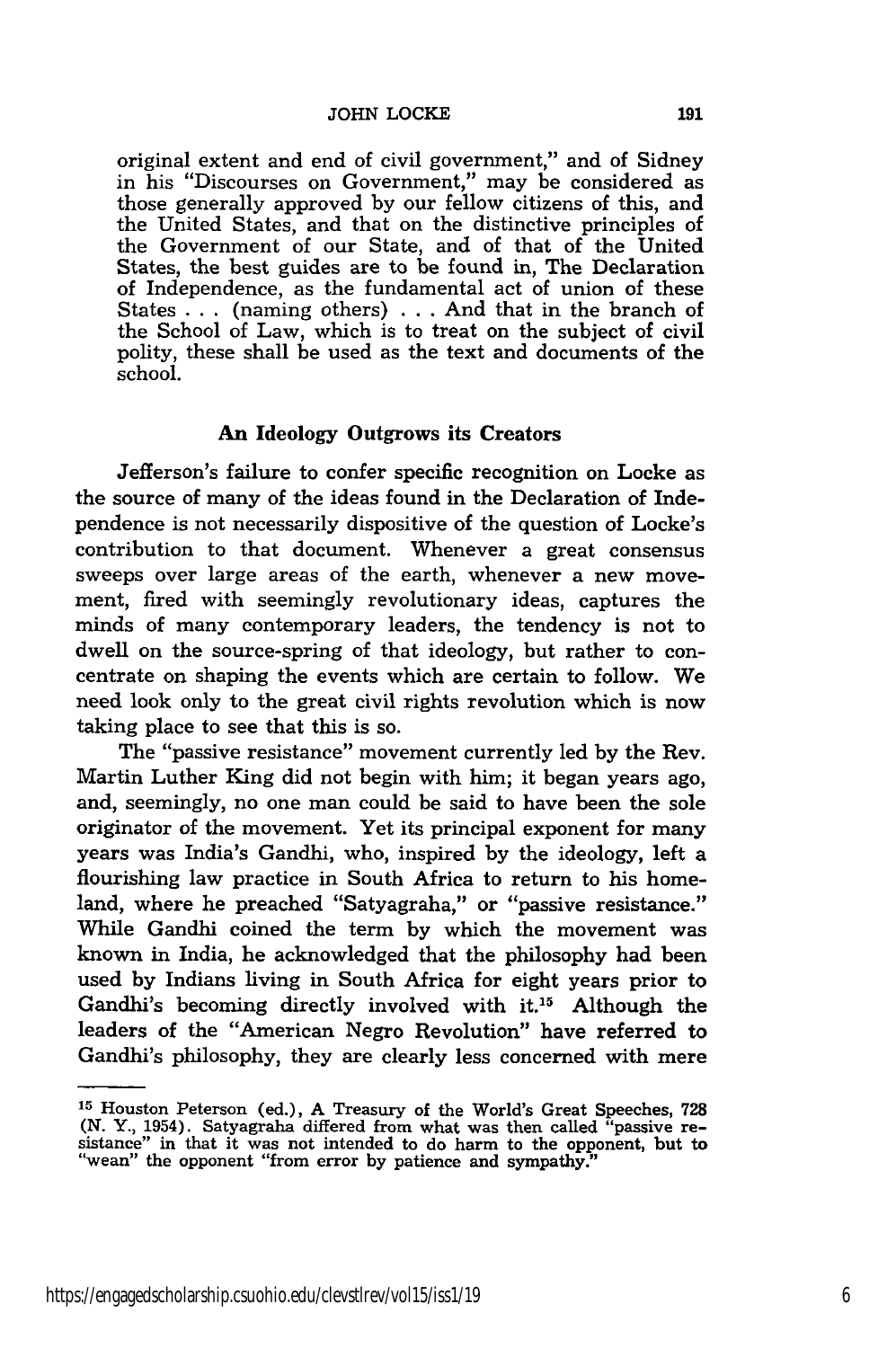theoretic philosophizing than they are with utilizing the philosophy to meet their practical objectives.'6

In other words, when a fire spreads, people worry about the blaze more than they do about the spark which ignited it. And, like a wildfire, a great idea or philosophy can set the world ablaze, not with flames, but with thoughts and ideas. Frequently, the original exponents of an ideology receive only a tacit recognition, if indeed they receive any at all, from those who eventually act to make the dream a reality. Yet the effect which Locke had, not only on Jefferson, but on all his contemporaries, has been so readily acknowledged and so frequently documented, that it cannot seriously be questioned.

#### Reliance **on Locke by** Revolutionary Patriots

When, in 1774, the Congress was meeting in Philadelphia's Carpenter's Hall, where the City Library was also located, the delegates made "great and constant use" of the library facilities, referring chiefly to Vattel, Barlemaqui, Locke and Montesquieu.<sup>11</sup> Thomas Paine, one of the colonial era's foremost opinion-makers, and a strong influence on Jefferson's political philosophy,<sup>18</sup> can be seen to concur with Locke on the existence of natural rights in all men, and on the belief that the society into which a man voluntarily enters for the purpose of gaining the power to execute his natural rights has no right to take those rights from him, since the "society grants him nothing." The fact that a man is a part of his society gives him the right to "draw on the capital" thereof.<sup>19</sup>

**<sup>16</sup>** In a recent interview, Dr. King said, "We should not forget that, although nonviolent direct action did not originate in America, it found a natural home where it has been a revered tradition against injustice." From an interview in *Playboy* Magazine, January, 1965, at p. **68.** (It is interesting to note Dr. King's natural law philosophy, where he says, at p. 71, "There are two kinds of laws: man's and God's. A man-made code that squares with the moral law, or the law of God, is a just law. But a manmade code that is inharmonious with the moral law is an unjust law. And an unjust law, as St. Augustine said, is no law at all. Thus, a law that is unjust is morally null and void, and must be defied until it is legally null and void as well.")

**<sup>17</sup>**According to a letter written by William Bradford to James Madison on October 17, 1774. See William T. Hutchinson & William M. E. Rachal, ed., 1 The Papers of James Madison, **126** (Chicago, 1962).

**Is** Wanlass, op. cit. *supra* n. 13 at p. **328.**

**<sup>19</sup>** Nelson F. Adkins (ed.), Thomas Paine, Common Sense and Other Political Writings, 84-85 **(N.** Y., 1953).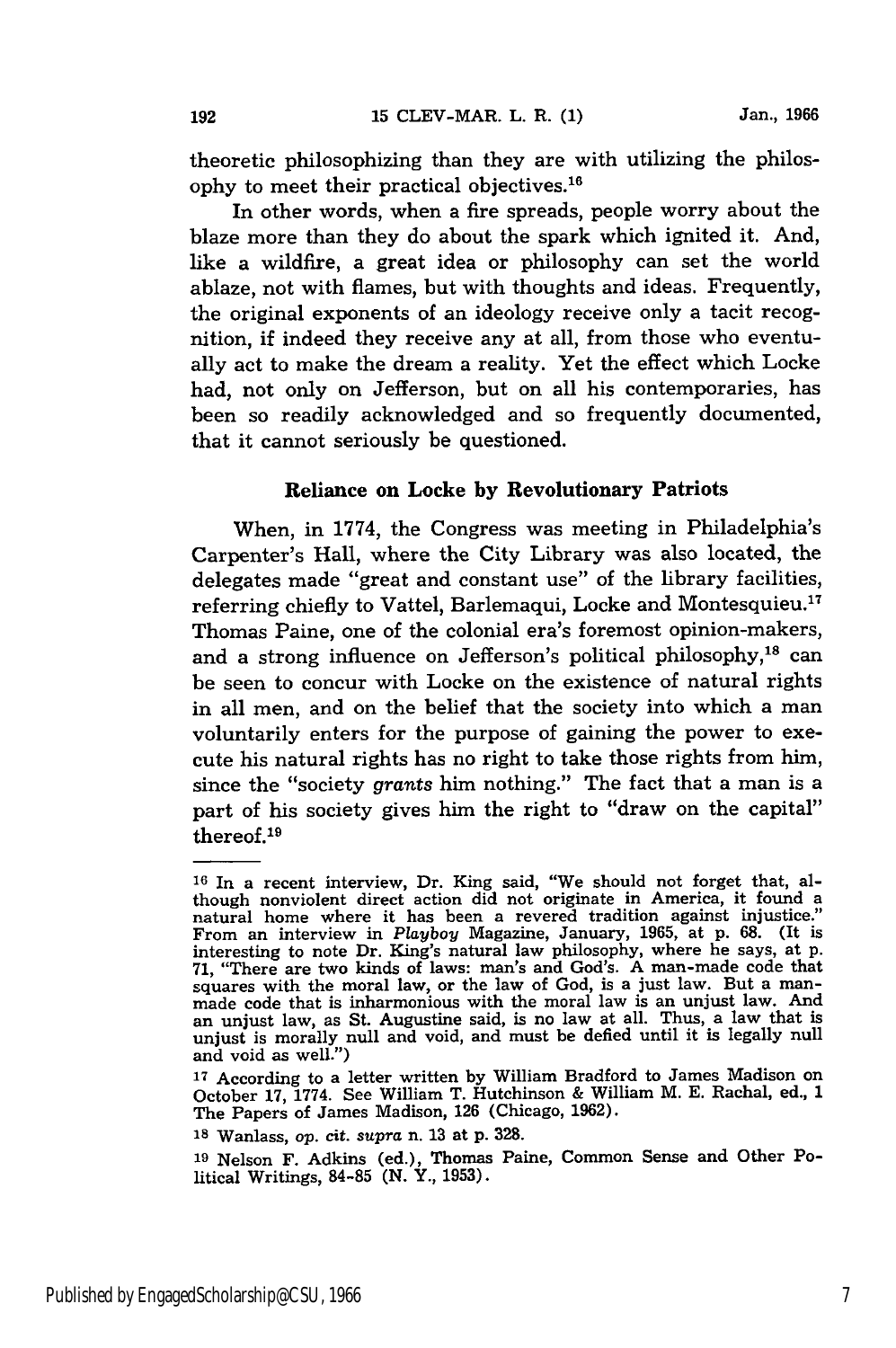John Dickinson, a prominent attorney during the Revolutionary period, had long been a fierce opponent of the "abuses and usurpations" against which the Declaration inveighed. In opposing the British effort to impose the stamp tax on the colonists, Dickinson is said to have "relied solidly upon John Locke." 20 In an essay entitled *The Rights of the Colonists,* dated 1772, Samuel Adams cites Locke's notions of religious toleration, wholeheartedly endorsing them and referring to mutual toleration among men of all faiths as "the chief characteristical mark of the true church." 21 In that same essay, Adams quotes directly from Locke's Second *Treatise,* Sections 134, 136, and 142.22

Benjamin Franklin so admired Locke's opinions as expressed in the *Essay on Human Understanding* that he suggested that it be read in the Philadelphia Academy.<sup>23</sup> John Adams, in his Dis*sertation on the Canon and Feudal Law* (1765), paraphrased Section 168 of the *Second Treatise* in referring to the divine origin of the natural law. In that same dissertation, Adams also echoed section 121 of the *Second Treatise24* when he spoke of the right of the people to "revoke (the) authority that they themselves have deputed" (to their rulers), if those rulers, who are but their "agents, attorneys and trustees," should violate the natural rights of the people.

In the *National Gazette,25* on February 20, 1792, there appeared a short essay entitled, *On Types of Government,* in which the author, James Madison, stated that Locke had established an "immortal system,"<sup>26</sup> and the brilliant James Wilson traced his own theory "back through Vattel and Locke," which is said to be

**<sup>22</sup>***Id.* at 101-102.

**<sup>23</sup>***Id.* at 40.

**<sup>24</sup>**Discussed *supra,* in the table comparing the *Second Treatise* and the *Declaration.*

**<sup>25</sup>**This was a newspaper, published in Philadelphia by Philip Freneau, a highly prominent journalist and printer. It was the voice of the republican cause, and was strongly supported by Jefferson and Madison, who contributed many articles to its pages. The publication's principal raison d'etre was that of answering the anti-republican tirades in the Gazette of the *United States,* edited by John Fenno and under the influence of Alexander Hamilton, who opposed democracy and favored establishment of an oligarchical form of government.

**<sup>26</sup>**Padover, op. cit. supra n. 21, at p. 350.

<sup>20</sup> Dan Lacy, The Meaning of the American Revolution, 102 **(N.** Y., 1964). **<sup>21</sup>**Saul K. Padover (ed.), The World of the Founding Fathers, **99 (N.** Y., **1960).**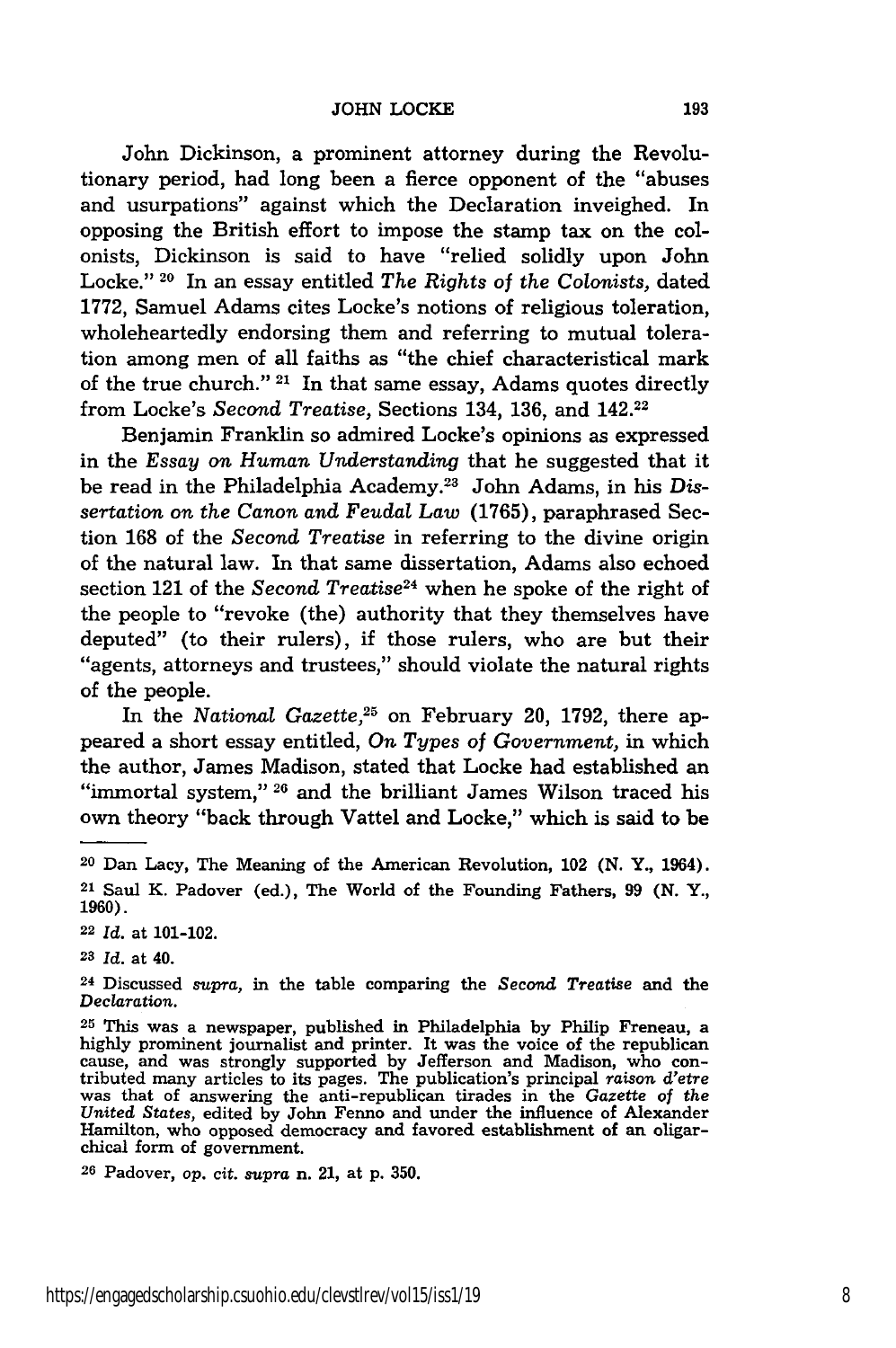"typical of the political philosophy of the Revolutionary period in America." **<sup>27</sup>**

#### Summary: **Locke and the Justification of the American Revolution**

**Indeed,** it has been said that Locke, more than any other writer, was the authority referred to in order to justify the Revolution itself.28 The brief outline of Revolutionary contemporary references to, and citations of, the Lockian philosophy, as above presented, is eloquent testament to the tremendous impact which one man can make.

Locke had stated that when an executive acts for his own benefit, rather than to serve the ends of the people, he "degrades himself" and becomes "but a single private person without power," at which point he no longer has any right to rule over the people. 29 By asserting the right to rebel against an unjust government, Locke gave the colonists a "matchless arsenal" in their struggle.30 Locke's concise but eloquent declaration of the individual man's inherent rights changed what had been a sentiment into a burning conviction. Individuals like the pragmatic Dr. Franklin, who had been reluctant to renounce their ties with the British crown, eventually were engulfed in the rising tide of revolution.<sup>31</sup> Whereas, in 1765, Patrick Henry incurred the wrath of many of his contemporaries in the House of Burgesses of Virginia by his blunt denunciation of the Stamp Act, the same man was able, many years later, to stir his fellow Virginia delegates to the Continental Congress with his eloquent advocacy of rebellion. Although, in the former instance, he had felt compelled to say, **"if** this be treason, make the most of it," he could, in the latter, be certain of the concurrence of all his colleagues as he declared, "Give me liberty or give me death!" **<sup>32</sup>**

Locke's justification of revolt, as based on his theory of natural rights, was the background from which the Declaration sprang. From this background came also the Bills of Rights of

**<sup>27</sup>**Adams, *op. cit. supra* n. 9, at p. 160.

**<sup>28</sup>**Friedenwald, op. cit. *supra* n. 20, at p. 197.

**<sup>29</sup>***Second Treatise,* Sec. **151.**

**<sup>30</sup>**Padover, *op. cit. supra* n. 21, at p. 40.

**<sup>31</sup>**Verner W. Crane, Benjamin Franklin and a Rising People, esp. chaps. VI-IX (Boston, 1954).

**<sup>32</sup>**Peterson, *op.* cit. *supra* n. **15,** pp. 139-142.